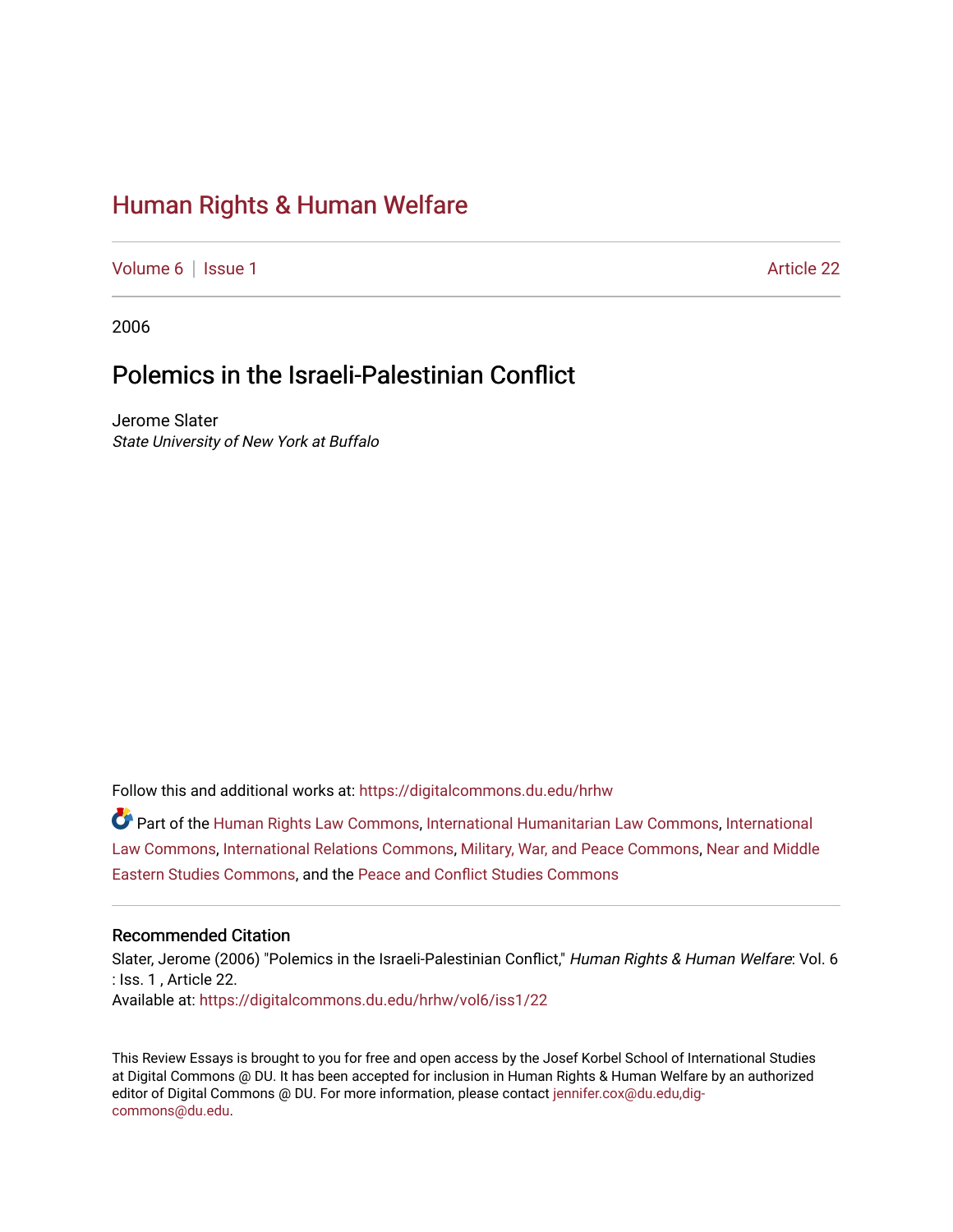

# **Polemics in the Israeli-Palestinian Conflict**

By Jerome Slater

**The Case for Israel by Alan Dershowitz. Hoboken, New Jersey: John Wiley & Sons, 2003. 264pp.** 

## **Beyond Chutzpah: On the Misuse of Anti-Semitism and the Abuse of History by Norman G. Finkelstein. Berkeley: University of California Press, 2005. 332pp.**

As he says, Dershowitz argues "the case for Israel," especially in its policies and behavior towards the Palestinians; Finkelstein, in direct rebuttal, essentially argues the case against both Israel and Dershowitz. Polemics may have their uses, but these books certainly demonstrate their limits especially in the case of the Israeli-Palestinian conflict, where it is not polemic but dispassionate, subtle, and balanced analyses that are in short supply.

Even so, it is not the case that both books are equally unbalanced. The character of The Case for Israel is captured by Finkelstein's clever and telling quotations of Dershowitz on the responsibility of defense attorneys: "The defense attorney comes close to being a pure one-sided advocate for his generally guilty client…. It is the job of the defense attorney—especially when representing the guilty—to prevent, by all lawful means, the 'whole truth' from coming out" (Finkelstein: 89, 227).

Both books focus on four major issues in the Israeli-Palestinian conflict: the right of political sovereignty; the significance of anti-Semitism in explaining the growing global anger at Israel; the major human rights issues; and why the conflict is still unresolved. In this essay I shall focus on the first three issues, as those most directly relate to human rights, broadly defined, to include collective human rights, or the right of political sovereignty.

Dershowitz's approach to these issues can be found immediately when he states, "The charges [against Israel] include being a criminal state, the prime violator of human rights, the mirror image of Nazism, and the most intransigent barrier to peace in the Middle East" (Dershowitz: 1). Denying that he wishes to defend "every Israeli policy or action," Dershowitz insists on "Israel's basic right to exist, to protect its citizens from terrorism, and to defend its borders from hostile enemies" (Dershowitz: 1).

1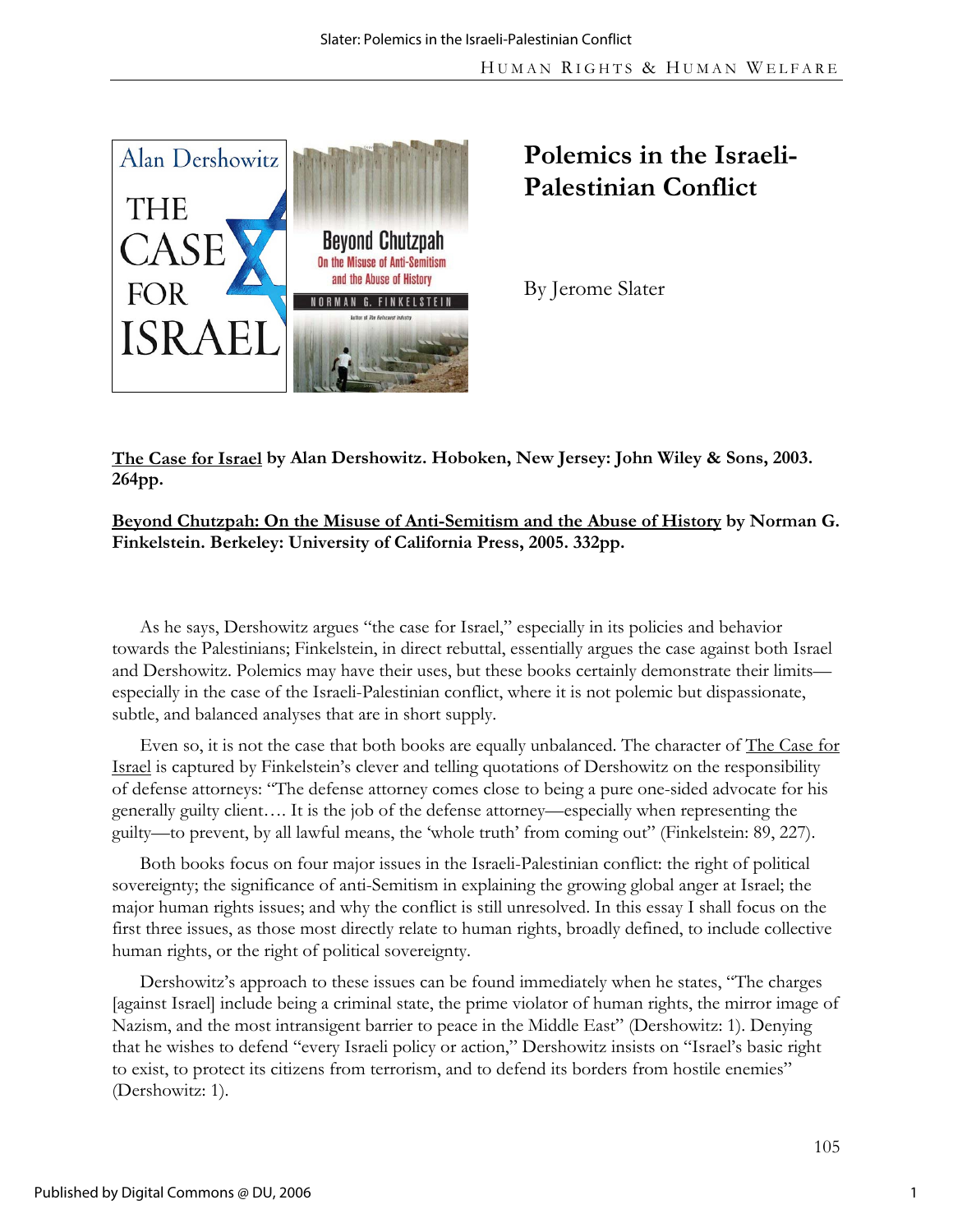VOLUME  $6 - 2006$ 

Now it might appear that Dershowitz is taking on strawmen—who but a handful of "crazies" would consider Israel to be the Nazi-like "prime violator" of human rights? Who would deny Israel the right to defend itself against genuine threats, and not merely to its borders, not merely to its innocent civilians, but to its very existence? Nonetheless, despite some qualifications here and there, it is evident that Dershowitz either genuinely believes or perhaps just finds it tactically useful to suggest that the extremist charges—easily rebutted by a decent high school student—are at the very foundation of the overall criticism of Israel. This is hardly the case for serious critics of Israel, including many American, European and other Western writers, many of them Jewish. Even more importantly, throughout the entire course of the Israeli-Palestinian conflict (but especially in the last two decades) there has been no shortage of serious Israeli critics—including academicians, journalists, writers, intellectuals, retired military and Shin Bet leaders, and even a number of active politicians.

### **The Right of Political Sovereignty and the Israeli-Palestinian Conflict**

As Michael Walzer (1992) has suggested, in principle the right to political sovereignty can be a basic human right, although one that is dependent on specific circumstances in different cases. As I shall argue, given the history of the Jewish people, few deny that their claim to a state of their own was an exceptionally powerful one, although the particular claim to create that state in Palestine was much more problematic. Moreover, in light of the history of the Israeli-Palestinian conflict, in principle the right of the Palestinian people to political sovereignty—a state of their own—is equally or at least nearly as powerful.

Though Dershowitz gives lip service to a two-state solution, it is evident that his concern is far more with what he regards as the unquestionable right of the Jewish people to create a state in Palestine, rather than the rights of the Arab inhabitants—or as they are now known, the Palestinians—to political sovereignty in this same land. His basic argument—a familiar one, of course—is that the Jews were forcibly driven from Palestine two thousand years ago but "never abandoned their claim to return" and indeed maintained a "significant presence" there over the centuries. Consequently, they had an "absolute right to seek refuge in the land of their ancestors." Moreover, the Jews didn't displace the Palestinians, for the area was "vastly under-populated, and the land...was bought primarily from absentee landlords and real estate speculators" (Dershowitz: 8, 15, 18, 23).

To be sure (his argument continues), many Palestinians were later displaced after the establishment of Israel, but that was a direct consequence of the Arab war of aggression against Israel in 1948, not of any deliberate Israeli policy to expel the Palestinians from the areas allotted to the Jews by the U.N. plan of 1947, or from the other Palestinian areas conquered by Israel in the 1948 war. In any case, he adds, wars always create refugees and "exchanges of population"—which is what occurred after the 1948 war, for hundreds of thousands of Jews from Arab and Muslim countries felt compelled to flee to Israel. In all cases other than Israel, the world comes to accept the new realities, and integrates the refugees into new homelands. Thus, there neither should not or would not have been an ongoing Palestinian refugee problem, had not the Arab states "kept [them] in refugee camps for more than half a century to be used as political pawns in an effort to demonize and destroy Israel" (Dershowitz: 87).

106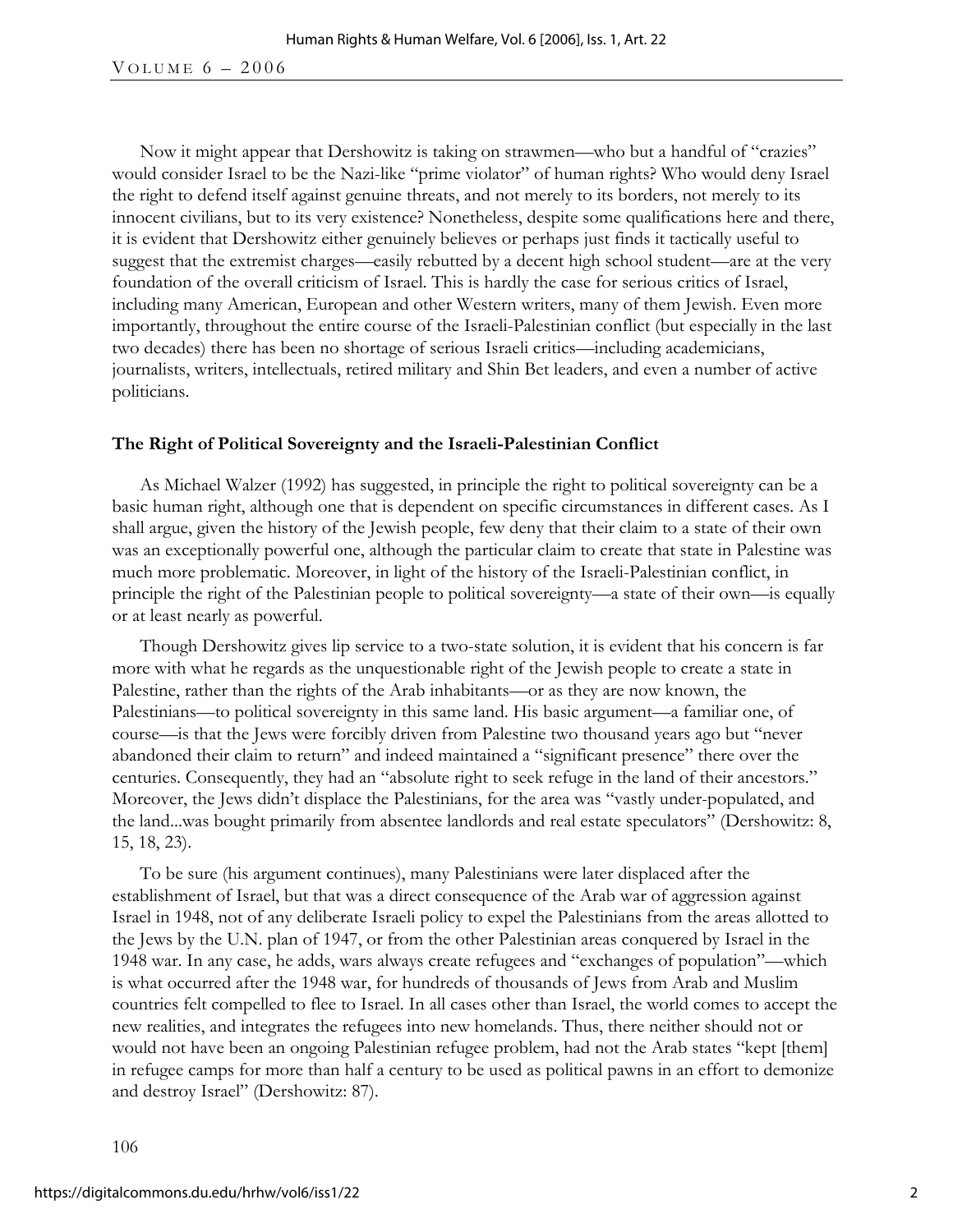Finkelstein has no difficulty in directly rebutting most of Dershowitz's arguments. As he argues, some of the Zionist arguments are indeed quite weak, especially those that claim a permanent right, derived from ancient history, to the establishment of a Jewish *state* (that is, not merely a "refuge") in Palestine, regardless of the will of the overwhelming majority of its present-day inhabitants. Similarly, Finkelstein is correct that the weight of the historical evidence—most of it developed by Israeli historians—strongly suggests that David Ben-Gurion and other major Zionist leaders had long hoped that they would get the opportunity to "transfer" large numbers of Palestinians out of a Jewish state, and that they then used the opportunity presented by the 1948 Arab attack to do just that, as a *de facto,* if not official, policy.

Where Finkelstein goes badly wrong, however, is in his not quite explicit but strongly implied argument that there was *no* legitimate basis for Zionism's drive to create a Jewish state in Palestine. Finkelstein's central argument, appearing in one form or another throughout his book, is that it is "racism"—the belief that the Jews are superior to the Palestinians, and therefore their "rights" supersede the rights of the Palestinians—that is the foundation of Zionism: "Those admitting to the reality of a Palestinian presence...couldn't adduce any justification for Zionism except a racist one..." (Finkelstein: 9). Nor was racism limited to the Zionists: British support for Zionism during the Mandate period "had no recourse except to racist justifications for denying the indigenous population its basic rights" (Finkelstein: 10). Later, this racism was augmented by crass domestic or international politics in the West, Finkelstein argues. It is evident that for him these two factors are all that are required to explain Zionism as well as the support of so many non-Jews for the establishment of a Jewish state in Palestine. And it is racism and politics that continue to be sufficient explanations of Western support for Israeli policies towards the Palestinians since 1948.

 As I have suggested, both Dershowitz's and Finkelstein's accounts of the early history of the Israeli-Palestinian conflict contain elements of truth, but are oversimplified, distorted, and partial in both cases. To begin with, both authors fail to notice the crucial distinction between the arguments for the creation of a Jewish state—somewhere—and the arguments that such a state, by right, had to be in Palestine, regardless of the wishes of the present-day indigenous peoples.<sup>1</sup>

Certainly, it is undeniable that some Zionists (including many non-Jews) and Israelis are guilty of racism towards the Arabs in general and the Palestinians in particular. Nonetheless, it is a fallacy that Zionism at its foundation had to be, or at least was, racist. The crucial argument for the creation of a Jewish state has always been not that the Jews were superior to anyone, but rather that without a state of their own, the Jews were vulnerable to everyone. One would have thought that the Holocaust would have ended that argument—as indeed it did in most of the West. But not for Finkelstein, who in his obsession with "racism" essentially ignores this not merely powerful but historically irrefutable argument for Zionism—even going so far as to (by implication) deny the relevance of the Holocaust, largely treating it as a cynical ploy, as is suggested by his repeated references to "the Holocaust industry."2

<sup>1</sup> The following paragraphs summarize arguments I make more fully in my article, "Can Zionism be Reconciled with Justice for the Palestinians?" *Tikkun*, Vol. 15 No. 4 (July/August 2000).

<sup>&</sup>lt;sup>2</sup> The U.N. partition resolution of 1947, creating the state of Israel, was clearly motivated by Western sympathy with the plight of the Jewish people, especially in the wake of the Holocaust. For Finkelstein, however, the overwhelmingly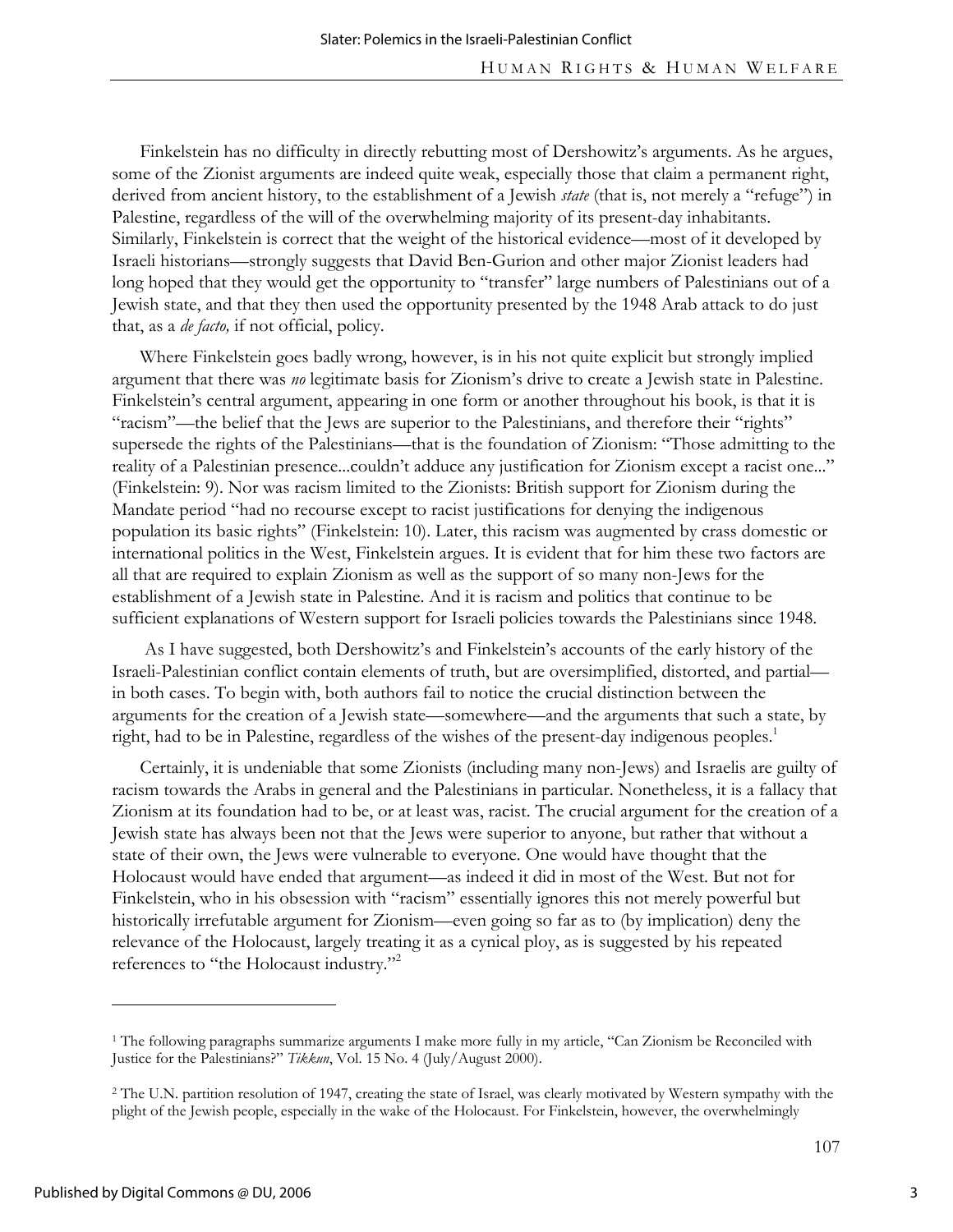#### VOLUME  $6 - 2006$

Dershowitz makes the opposite mistake. The terrible paradox of Zionism is that while the arguments for a Jewish state *per se* are strong, most—though not all—of the arguments for the right to create that state in Palestine are clearly weak. The argument from religion and Biblical history— God promised Palestine to the Jews, forever—can only persuade religious fundamentalists. The argument from ancient territorial rather than merely religious rights—the Jews lived in Palestine until they were driven out by the Romans 2000 years ago, and therefore their descendants have a permanent right not merely to "return" to that land but to establish political sovereignty over it—is no more persuasive. To begin with, the factual accuracy of the biblical story on which this historical claim is based has been severely challenged by both historians and archaeologists—particularly Israeli ones. More importantly, even if the history were entirely accurate, it would be irrelevant. There is scarcely any place on earth that has not at one time or another been conquered, subjugated, and populated by other peoples. Yet there is no other place in which it is taken to be a serious argument that the expulsion of a people twenty centuries ago does not affect their right to permanent political sovereignty over the land, regardless of the political (and other) rights of the peoples who have inhabited the land since then, including most of its present-day inhabitants.

To be sure, not all Zionist arguments for the right to create a Jewish state in Palestine are based on Biblical or ancient history, for the Balfour Declaration—in which Britain promised to use its post-WWI League of Nations Mandate over Palestine to establish a "national home" for the Jewish people<sup>3</sup>—is said to have established a much more modern right. However, the argument from the Balfour Declaration is also shaky—and not merely because it pointedly refrained from promising the Zionists political sovereignty over Palestine, but more fundamentally because neither Britain nor its fellow colonial powers who dominated the League had the right (even if their motives were pure, which they were not) to dispose of Palestine against the wishes of the overwhelming indigenous majority—at that time about 650,000 Palestinian Arabs, compared to 50,000 Jews.

The Holocaust, however, is altogether another matter, making it obvious that the case for the creation of a Jewish state and a haven for the victims of anti-Semitism was both powerful and urgent. To be sure, in theory such a state did not necessarily have to be carved out of Palestine. However, by 1945 there simply was no practical place for such a state to be created—all the other options that had been considered in the past, such as British West Africa, solved none of the moral issues, and raised additional practical ones.<sup>4</sup>

The argument from the history of anti-Semitism in general and the Holocaust in particular is the only truly strong Zionist argument, and it is a sufficient one—despite the fact that neither Finkelstein nor Dershowitz, coming from opposite sides, seem to understand or recognize it. Much more importantly, the entire history of the Israeli-Palestinian conflict might have been different had the Israelis rested their case on this argument, for then they would have been far more likely to have

international consensus that was embodied in the partition is explained by Zionist and American Jewish lobbying or, as he calls it, "machination" (Finkelstein: 284).

<sup>&</sup>lt;sup>3</sup> "His Majesty's Government view with favour the establishment in Palestine of a national home for the Jewish people, and will use their best endeavours to facilitate the achievement of this object, it being clearly understood that nothing shall be done which may prejudice the civil and religious rights of existing non-Jewish communities in Palestine, or the

rights and political status enjoyed by Jews in any other country" (Balfour Declaration 1917). 4 Creating a Jewish state in parts of Germany would have perhaps solved the moral issue. It was briefly considered but quickly rejected by the Allies, so it was not practicable.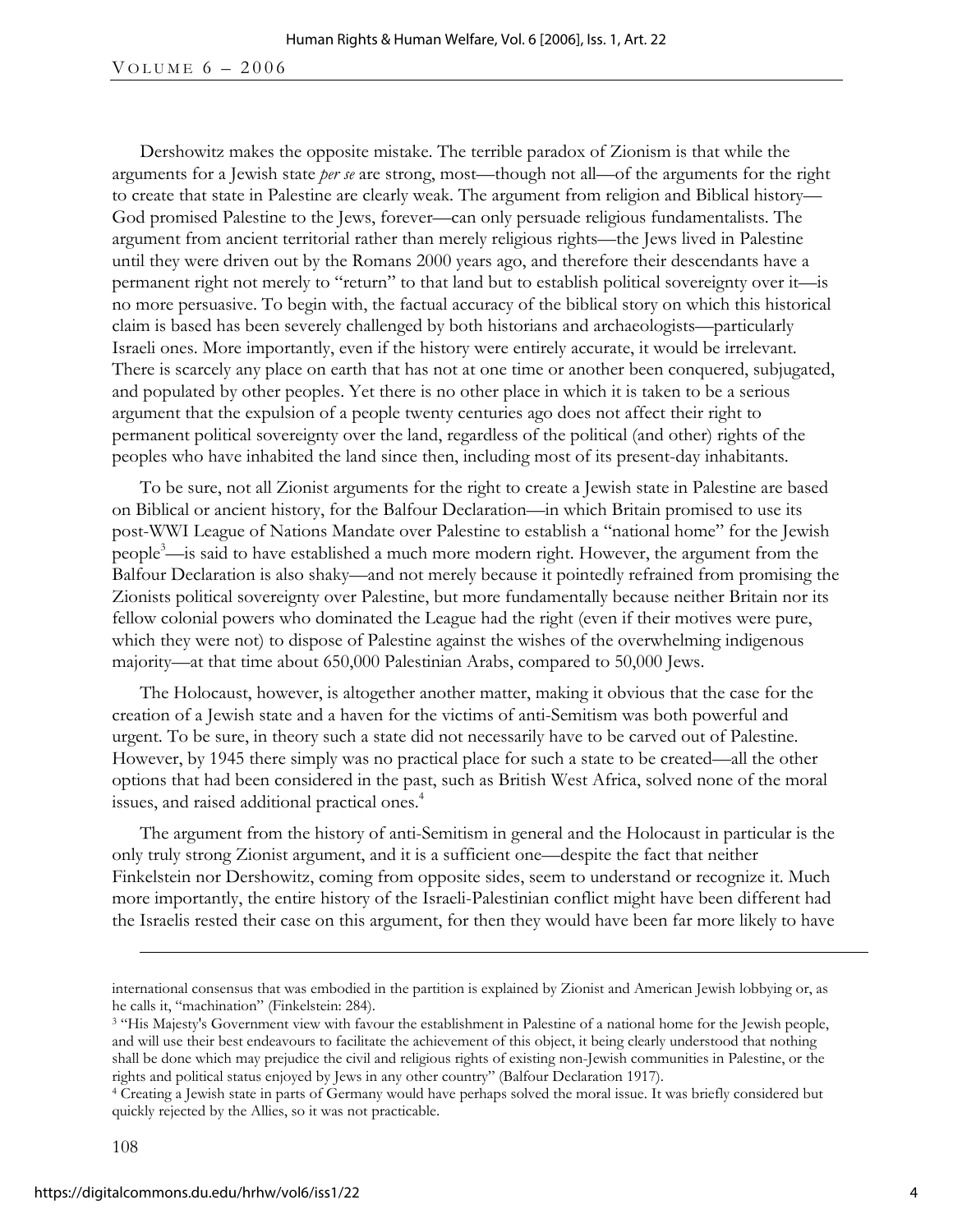accepted a moral obligation to limit and later make up for the inevitable injustice to the Palestinians in every way they could, short of abandoning their drive to create a secure Jewish state.

Put differently, it is the bad arguments for Zionism that account for the moral blindness of the Israelis toward their responsibilities to the Palestinians, and although it cannot be proven, there is an excellent argument that it has been the failure of the Israelis to recognize and act upon this moral obligation, more so even than the initial creation of the Jewish state, that accounts for the ongoing Israeli-Palestinian conflict.

#### **Anti-Semitism and the Israeli-Palestinian Conflict**

A fair reading of The Case For Israel makes it evident that Dershowitz is suggesting that anti-Semitism is a major factor, if not the root cause, of the global criticism of Israel in its conflict with the Palestinians. Of course, he denies he is making such a suggestion: those who say that critics of Israel are often labeled as anti-Semitic—he cites in particular "Susannah Heshel" [sic]—are guilty of "a big lie" (Dershowitz: 209).

Yet, on the very first page of the book, Dershowitz argues that "when the Jewish nation is the only one criticized for faults that are far worse among other nations, such criticism crosses the line from fair to foul, from acceptable to anti-Semitic" (Dershowitz: 1). He goes on to cite what he considers to be the flagrant double standards that are applied to Israel. Why else (for but one example) is criticism of Israel so much harsher than criticism of the Chinese occupation of Tibet, which is "longer and less justified" than the Israeli occupation of the Palestinians, and which in any case "ended in 1995?" (Dershowitz: 159). He cites other examples and concludes that "I prove beyond any shadow of a doubt that a pernicious double standard has been applied to judging Israel's actions: that even when Israel has been the best or among the best in the world, it has often been accused of being the worst or among the worst in the world" (Dershowitz: 7). Dershowitz does not hesitate in claiming that this accusation (which in any case is practically non-existent) "is the international equivalent of the old anti-Semitic blood libel" (Dershowitz: 234).

To be sure, Dershowitz admits, some of the strongest criticism of Israel today comes from other Jews, particularly Israelis themselves. This concession might seem to undermine his argument that not since Hitler and the Holocaust "has the world experienced so perverse and sustained an outpouring of primitive anti-Semitism" (Dershowitz: 232). Of course this apparent contradiction does not trouble those who resort to the "self-hating Jews" argument. Dershowitz does seem a bit wary of resorting to that argument—though not nearly enough—for he protests that "I do not mean to suggest... that *all* anti-Zionists and Israeli-bashers are self-hating Jews" (Dershowitz: 220, emphasis added). But, what does that mean? Just some of them, or many of them, or even most of them? What about Jews who are unhappy with Israel's behavior towards the Palestinians, but who are neither anti-Zionists nor "Israeli-bashers?" Well, yes, Dershowitz concedes, there could be other reasons—though usually, in his eyes, illegitimate ones—for Jews and Israelis to criticize Israel: "people can be wrong on the merits without requiring any psychological explanation." However, he immediately adds: "But the reality is that there are some Jews who despise anything Jewish..." (Dershowitz: 220).

As the subtitle of <u>Beyond Chutzpah</u> suggests, much of the book is an attack on the Dershowitz charges. Finkelstein's main theme is this: "The main purpose behind these periodic, meticulously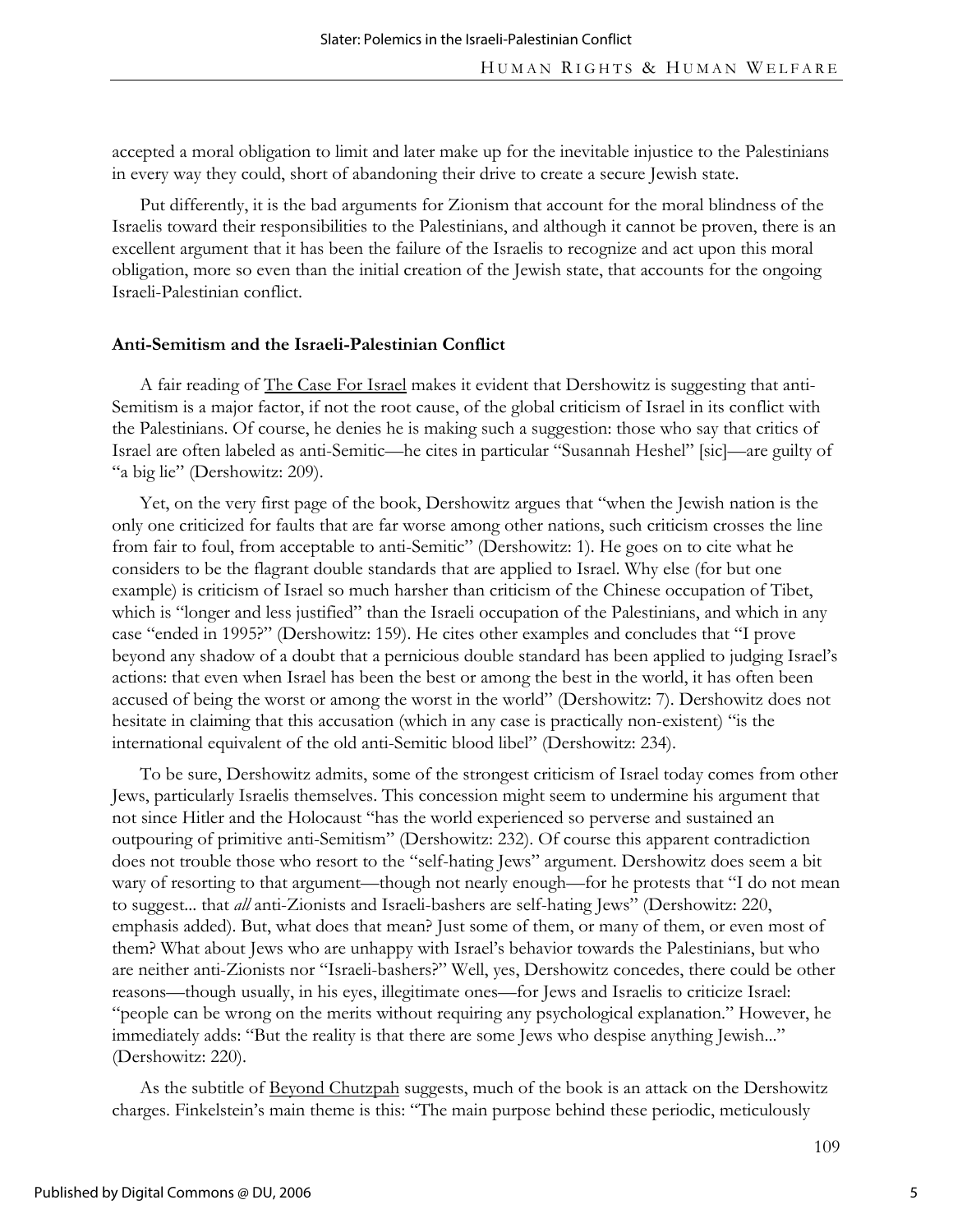orchestrated media extravaganzas is not to fight anti-Semitism but rather to exploit the historical sufferings of Jews in order to immunize Israel against criticism" (Dershowitz: 22). This implies that not only is there no actual problem of anti-Semitism, but that few of those who raise the cry of anti-Semitism even believe it themselves. Thus, those who cite the Holocaust as the basis for their anti-Semitic fears are not honestly mistaken, but are either cynical or victims of "the Holocaust industry," which among other things was designed to be "an ideological weapon to immunize Israel from legitimate criticism" (Finkelstein: 16).

In short, it is just a "shameless exploitation" of the historical problem of anti-Semitism. To be sure, it may well be the case that Dershowitz, in light of the extremity of *his* language, is fair game for this kind of charge, but as usual Finkelstein goes much too far. Surely some of those who charge that anti-Semitism accounts for most of the criticism of Israel are not cynics who are making charges they know to be false. Rather, they genuinely, however mistakenly, believe in what they are saying perhaps because of a hypersensitive reaction to the actual Holocaust, as opposed to the "Holocaust industry."

Sometimes Finkelstein simply loses control. For example, he dismisses a report of a leading German academic institute that there has recently been a worrisome resurgence of anti-Semitism in Western Europe as a "typical earmark of Germany's public culture....If Germany was once the European hotbed of anti-Semitism it has now become the hotbed of philo-Semitism." (Finkelstein: 36). Thus, this and other public expressions of concern by German academics, commentators and even politicians about a possible resurgence of anti-Semitism are "lunatic," "utterly cynical," or mere "act[s] in this never-ending German passion play [about the Jews]...resembling nothing so much as a medieval witch hunt" (Finkelstein: 36).

U.N. Secretary General Kofi Annan gets the same treatment. Finkelstein is outraged at Annan's public statement that there was an "alarming resurgence [of anti-Semitism] in new forms and manifestations." In so "intoning," Finkelstein tells us, Annan was merely "playing along with the charade...no doubt calculating that he could score a few easy points with his patrons in Washington" (Finkelstein: 63). Now, it is not unreasonable to suspect that in light of the incessant American attacks on the U.N., Annan might have welcomed an opportunity—as a side bonus—to side with the United States. Finkelstein, however, does not merely suspect but is *certain*, not only that this is the entire explanation for Annan's stated concern, but that (he implies) it is the only possible explanation. Anyway, Finkelstein suggests, Annan should stick to his last, which is Africa:

*One might have thought that a secretary-general coming from a continent historically decimated by colonialism would be somewhat skeptical of the Holocaust's uniqueness and, given that Africa is currently being ravaged by starvation, disease, and war, that he would have bigger priorities than mobilizing the international community to affirm Holocaust uniqueness* (Finkelstein: 63).

How much of a role does anti-Semitism really play in the global reaction to Israel's policies and behavior towards the Palestinians? It is necessary here to distinguish between the Palestinians, the Arab and Muslim world as a whole, and the West, including Jews and Israelis themselves. In the case of the Palestinians, Finkelstein is right that the origins of the Israeli-Palestinian conflict are to be found not in Palestinian anti-Semitism but in the creation of the state of Israel in a land where the Palestinians were a large majority and had a legitimate claim to political sovereignty. There is no doubt, therefore, that the creation of Israel entailed an injustice to the Palestinians, but it does not follow that there was nothing necessary or legitimate in the Zionist drive for an independent Jewish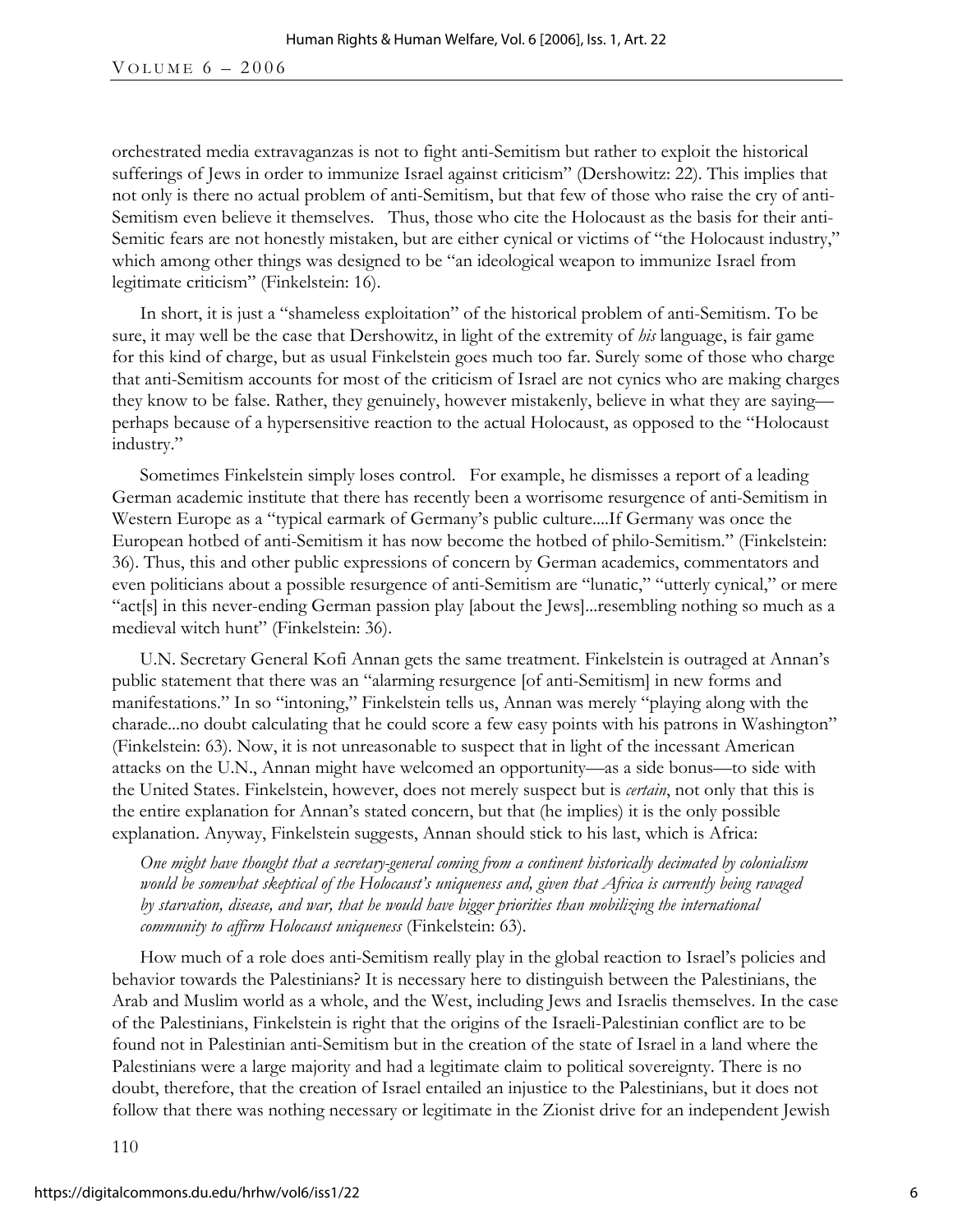state. In its origins, then, the Israeli-Palestinian conflict is best seen as a tragedy: a conflict between two rights, which unavoidably must end with some injustice to the side that loses.

That said, Israeli policies towards the Palestinians since 1948 are another matter: the tragic necessity argument is not available to the Israelis and their supporters as a defense of Israel's expulsion of hundreds of thousands of Palestinians from their homes and villages and, since 1967, the continuing Israeli occupation and repression of the Palestinian people and the denial of viable statehood to them in a small part of their original homeland. To be sure, even though it is not Palestinian "anti-Semitism" that explains either the origins or the continuing dynamics of the Israeli-Palestinian conflict, it is clear that the longer the conflict goes on, the more likely it is that anti-Semitism will spread among the Palestinians, especially among both the nationalist and religious fundamentalists.

It is undeniable that this is already happening in the Arab and Muslim world as a whole, especially among the fundamentalists and fanatics. It is impossible to separate three components in the growing rage: legitimate anger at Israel; illegitimate anger at Israel; and anti-Semitism, pure and simple. Whatever its root causes, however, it is pointless and perhaps dangerous to deny that anti-Semitism—as well as anti-Americanism, partly in reaction to the nearly unconditional American support of Israeli policies towards the Palestinians—is growing.

The growing anger in the West at Israeli policies—including among a significant number of Jews and Israelis—is another matter altogether. Except perhaps among Muslims and Arabs who live in the West, there is little or no basis to the claim that European anti-Semitism is to blame for anti-Israeli sentiment, let alone that there is a pernicious double standard which works against Israel. Until the last few years, precisely the opposite was the case—*philo*-Semitism in Europe and America since the Holocaust served to insulate Israel from legitimate criticism, and when there were double standards they worked in Israel's favor.

For most of Israel's history, the West has looked the other way at its occupation and repression of the Palestinians. To the extent that this is no longer the case—or less so, since Israel is still often treated with kid gloves in the West—it is not a function of anti-Semitism but on the contrary of puzzlement, outrage, or even a sense of betrayal of the high hopes and expectations for a Jewish state. To begin with, it is often the case—at least in the U.S.—that Israel is held to lower, not higher standards than other Western states, especially over human rights issues (to be discussed below). A number of reasons account for this: Christian guilt over the Holocaust and the failure of the West to stop it; ignorance of the facts—sometimes, it seems, a willed ignorance; Jewish electoral and political power in the United States, supplemented by the recent alliance between fundamentalist Christian groups and right-wing Jews; and the fact that the United States believes that Israel serves American national interests in a variety of ways and therefore should not be criticized.<sup>5</sup>

Put differently, any Western double standards are hardly evidence of anti-Semitism, precisely because so much more has been expected from a Jewish state, one that not only presented itself as model for others to emulate—"a light unto the world," a product of Western civilization at its finest, an exemplar of "purity in arms" and the like—but whose claims of moral superiority until recently

<sup>5</sup> These issues have been explored in the recent controversial essay by John Mearsheimer and Stephen Walt, "The Israel Lobby," London Review of Books, 23 March 2006.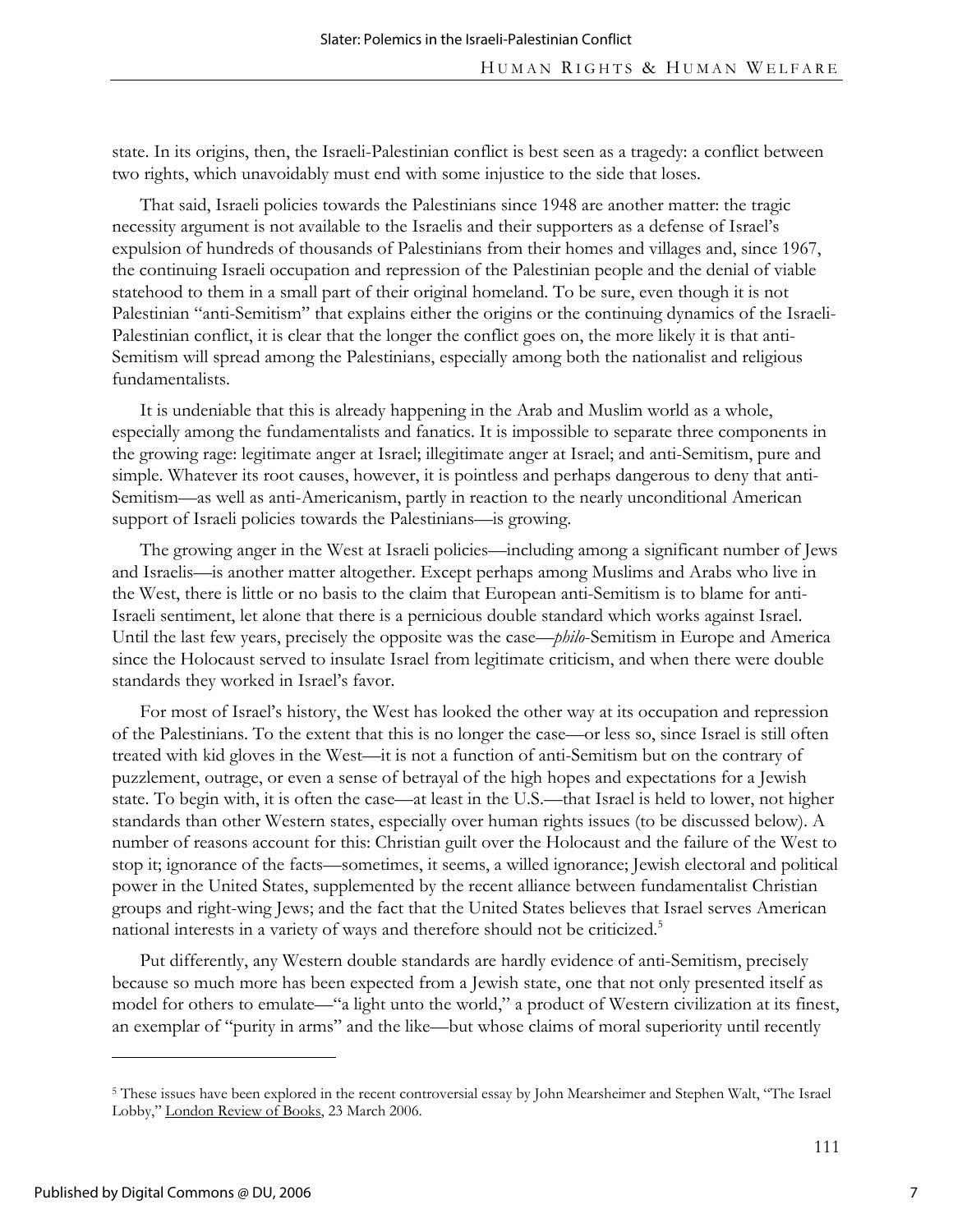were widely accepted in the West. Few Westerners consider Middle Eastern autocracies to be the appropriate standard of comparison for a state that is part of the West, its democratic traditions, and its "Judeo-Christian" civilization, heritage and culture. For such a state, then, it is not sufficient that its government is better than, say, Syria.

## **Human Rights**

What is Israel's human rights record in its conflict with the Palestinians? Dershowitz offers his readers three choices:

- *Not the worst in the world*: Israel is not "the prime example of human rights violators in the world" (Dershowitz: 181).<sup>6</sup>
- *Better than the Arabs*: the Arabs in general and the Palestinians in particular deliberately target innocent civilians in wars of "genocidal aggression," whereas Israel only inadvertently kills civilians in legitimate defensive attacks on terrorists or Arab military targets (Dershowitz: 75, 141).
- *Better than any other countries "in the history of the world" that have faced "comparable threats" to its survival*, including most Western nations (Dershowitz: 222).

Despite these slippery, vague, and inconsistent formulations, it is clear that the impression Dershowitz wants to convey is that Israel's human rights record, while "far from perfect" is "generally superb" and not merely relative to the Arab world, or even to Western states facing internal or external threats, in which his examples are the French facing the Algerian revolution, the British facing the Irish rebellion, and the Americans facing al-Qaeda today (Dershowitz: 204).

In his otherwise excellent refutation of Dershowitz's claims on the human rights issues, Finkelstein as usual cannot refrain from going too far himself, as when he suggests that "some" of Israel's policies toward the Palestinians might fairly be described as genocidal. In his words, the term genocide "subsumes a broad range of destructive aims, some of which perhaps are, and some clearly not, descriptive of Israeli policy toward Palestinians" (Finkelstein: 37). Serious human rights specialists, however, do not accept such a vague and tendentious use of language: genocide is nearly always defined to mean not "a broad range of destructive aims" but *only* those that seek to destroy national, ethnic, racial or religious groups, deliberately targeted as such. Understood properly, then, as unjust as has been Israel's treatment of the Palestinians, it has never come remotely close to being genocidal.

This revealing lapse aside, Finkelstein's chapters on human rights are the strongest parts of Beyond Chutzpah. Of particular value are his long quotations and summaries of highly-detailed reports on extensive Israeli violations of basic human rights, including war crimes, compiled by such respected international organizations as Amnesty International and Human Rights Watch, as well as

<sup>6</sup> Lest the reader think that this is a straw-man and doubt that anyone has ever made such a charge, Dershowitz does provide a citation. Evidently—at least according to an article he cites from the *Washington Times*—this was said by Eric Reichenberger, a college student, at a University of Michigan student conference in 2002.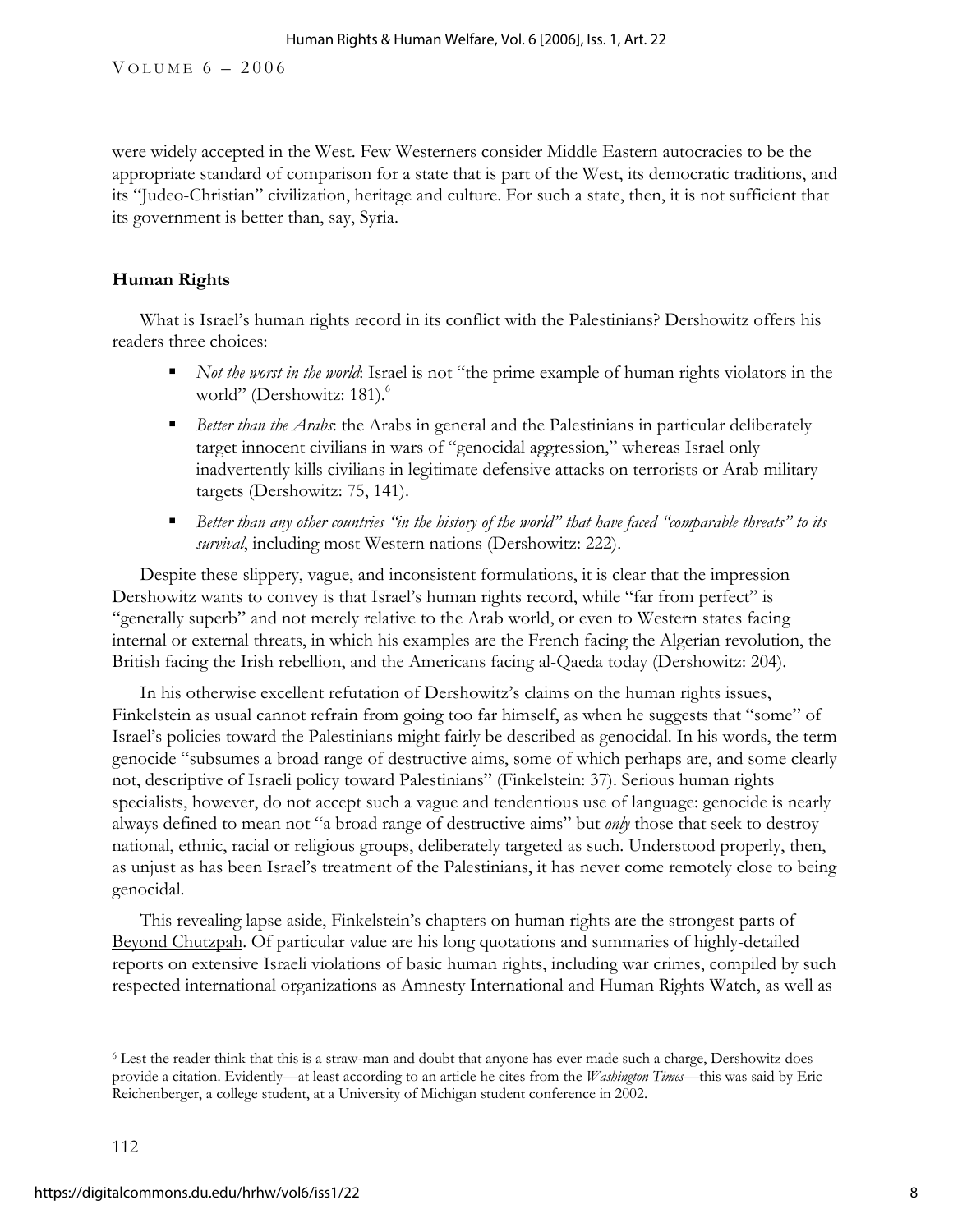by Israeli organizations like B'Tselem (Israeli Information Center for Human Rights in the Occupied Territories) and Physicians for Human Rights-Israel.

Indeed, it is not even necessary to rely on reports by international or Israeli human rights organizations, for in its news stories, editorials and commentary, *Ha'aretz,* Israel's most prestigious newspaper (published in English as well as Hebrew), regularly covers the ongoing and extensive Israeli human rights violations against the Palestinians. Consequently, Finkelstein's conclusion is fully justified: "Either mainstream human rights organizations and independent experts have engaged in a vast anti-Semitic conspiracy to defame Israel, or Dershowitz has egregiously misrepresented the factual record" (Finkelstein: 223).

Even so, it is useful to examine in more detail several of Dershowitz's assertions and arguments, beginning with the issues of terrorism and deliberate attacks on innocents. Dershowitz sometimes includes attacks on Israeli military forces within his definition of "terrorism," as when he says that "Israel left southern Lebanon as a result of increasing Hezbollah terrorism" (Dershowitz: 235). In fact, Israel withdrew its forces occupying part of another country because the attacks on its troops had become too costly.

To be sure, Palestinian attacks on Israeli civilians are certainly constitutive of terrorism. However, according to Dershowitz, the Palestinians turned to terrorism "not as a last resort against a long occupation but as a first resort," (Dershowitz: 143), not out of desperation because of the failure of political and or even non-terrorist armed force, but because they have "glorified it as part of their culture and religion" (Dershowitz: 129). Israel, however, is very different. The structure of Dershowitz's argument is constructed as follows:

**Not guilty:** Israel never deliberately targets innocents; when Palestinian and other Arab civilian deaths result from Israeli military actions they are "mostly caused accidentally in a legitimate effort to try to stop terrorism" (Dershowitz: 124).<sup>7</sup> Even the well-known Israeli attacks on Beirut and other Lebanese cities are blandly denied by Dershowitz: "Israel is the only country in the history of modern warfare that has never dropped bombs indiscriminately on an enemy city in an effort to kill innocent civilians....Even when it attacked those parts of Beirut that were home to terrorists, the Israeli air force made great efforts—although not always with success—to avoid unnecessary civilian casualties" (Dershowitz: 151).

Elsewhere he elaborates, citing the principle of "double effect," under which a nation fighting a just war may legitimately attack important military targets even though the death of innocents is an accidental consequence, so long as these deaths are neither intended nor disproportionate to the military benefits. This principle, he claims, "perfectly describes Israel's policy of fighting terrorism" (Dershowitz: 191).

<sup>7</sup> In a October 2001 article in *Harper's Magazine*, the acclaimed war correspondent and former New York Times Pulitzer Prize winning journalist Chris Hedges reported that he had personally witnessed Israeli soldiers "entice children like mice into a trap and murder them for sport." In one of his most astonishing and revealing remarks, Dershowitz writes that "ignorance alone cannot explain [this] alleged 'reporting' of a 'journalist' like Chris Hedges," which he likens to Arab accusations that Jews use the blood of Christian and Muslim children to prepare their holiday pastries (Dershowitz: 153).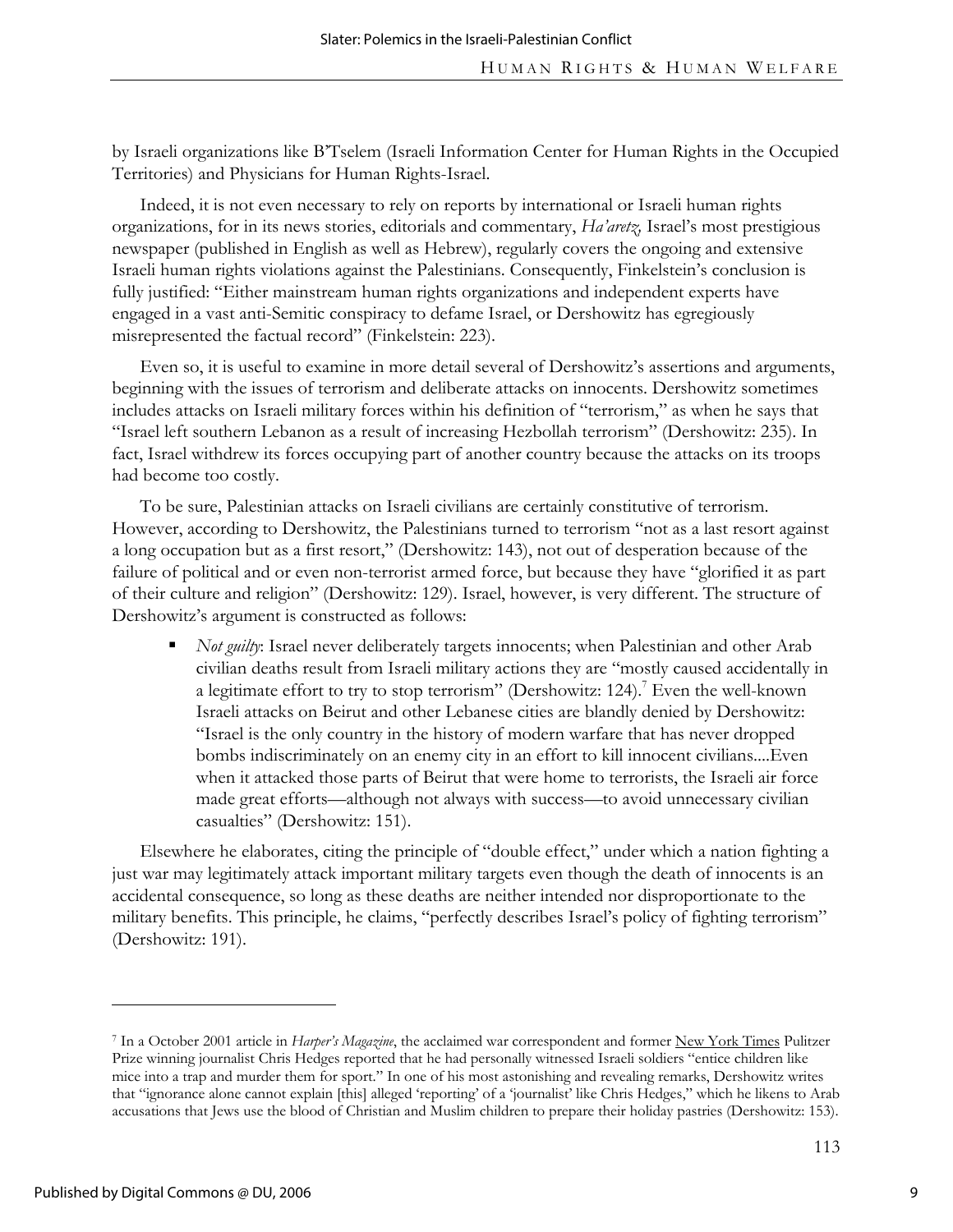- *Anyway, it's their own fault*: Palestinian and other Arab civilian deaths have been really the responsibility of the "terrorists" themselves, who first in Lebanon and then in the occupied territories "use their own civilians as shields... deliberately hiding in and operating out of civilian population centers such as refugee camps" (Dershowitz: 128, 143).
- *Besides which, Palestinian civilians are not really innocent*: Many observers, including Israelis, have described the various measures that the Israelis have employed to enforce the occupation as a form of collective punishment of the Palestinian population as a whole. These include the system of checkpoints and military outposts, the surrounding and enclosure of entire Palestinian towns and cities, the walls and other separation barriers that intrude into Palestinian lands, orchards and villages, the demolitions of the homes of the families of Palestinian terrorists, and the suffocation by various means of the Palestinian economy. Dershowitz chooses to specifically discuss only the home demolitions—where his argument, although questionable, is least weak.<sup>8</sup> However, he is unmistakably making a much broader judgment: the Israeli actions are generally (though not always) justified because most of the Palestinian people as a whole support terrorism.

Dershowitz is clearly aware that this argument has been rejected for centuries by nearly all religious and moral philosophers, and is prohibited by international law today. He proposes, however, that we "rethink... [this] classic bright-line distinction between combatants and noncombatants," substituting instead a sliding scale: the more a people "willingly allow combatants to hide among them... [or] provide support for the combatants... [or] make martyrs of the murderers," the greater their complicity and "the closer they move to combatant status" (Dershowitz: 168-169).

None of these arguments stand up to serious scrutiny. There is overwhelming evidence including testimony from Israeli generals and other participants—that the intended purpose of many Israeli military actions in the past was to kill Palestinian and other Arab civilians. Finkelstein's list includes a number of civilian massacres during the 1948 war, the indiscriminate bombing and shelling of Egyptian cities during the 1967-70 "war of attrition" along the Suez Canal, and the attacks on Lebanese population centers in 1974, 1978, and 1982. He could have provided an even more extensive list, which would certainly include various brutal, government-authorized attacks on Palestinian and Jordanian civilians led or ordered by Ariel Sharon (for example, the 1953 attack on the West Bank town of Qibya, killing an estimated 60 -65 civilians, two-thirds of them women and children) throughout the course of his long career.

Why would Israel so have acted? Was it, as Israeli spokesmen have sometimes openly stated, to "send messages" to the civilian populations that they had better not support their enemies? Note the consensus definition of terrorism: deliberate attacks on civilians in order to achieve a political purpose. Thus, at least in the past Israel committed state terrorism. More recently Israel seems to be refraining from deliberate attacks intended to kill civilians, and therefore from outright terrorism. But it has not ended disproportionate actions, which have killed many civilians in the course of

-

<sup>8</sup> He argues that as long as home demolitions are directed against only the "accessories to terrorism"—meaning the families of terrorists—they are not properly regarded as collective punishment and are "entirely consistent with law and morality" (Dershowitz: 167).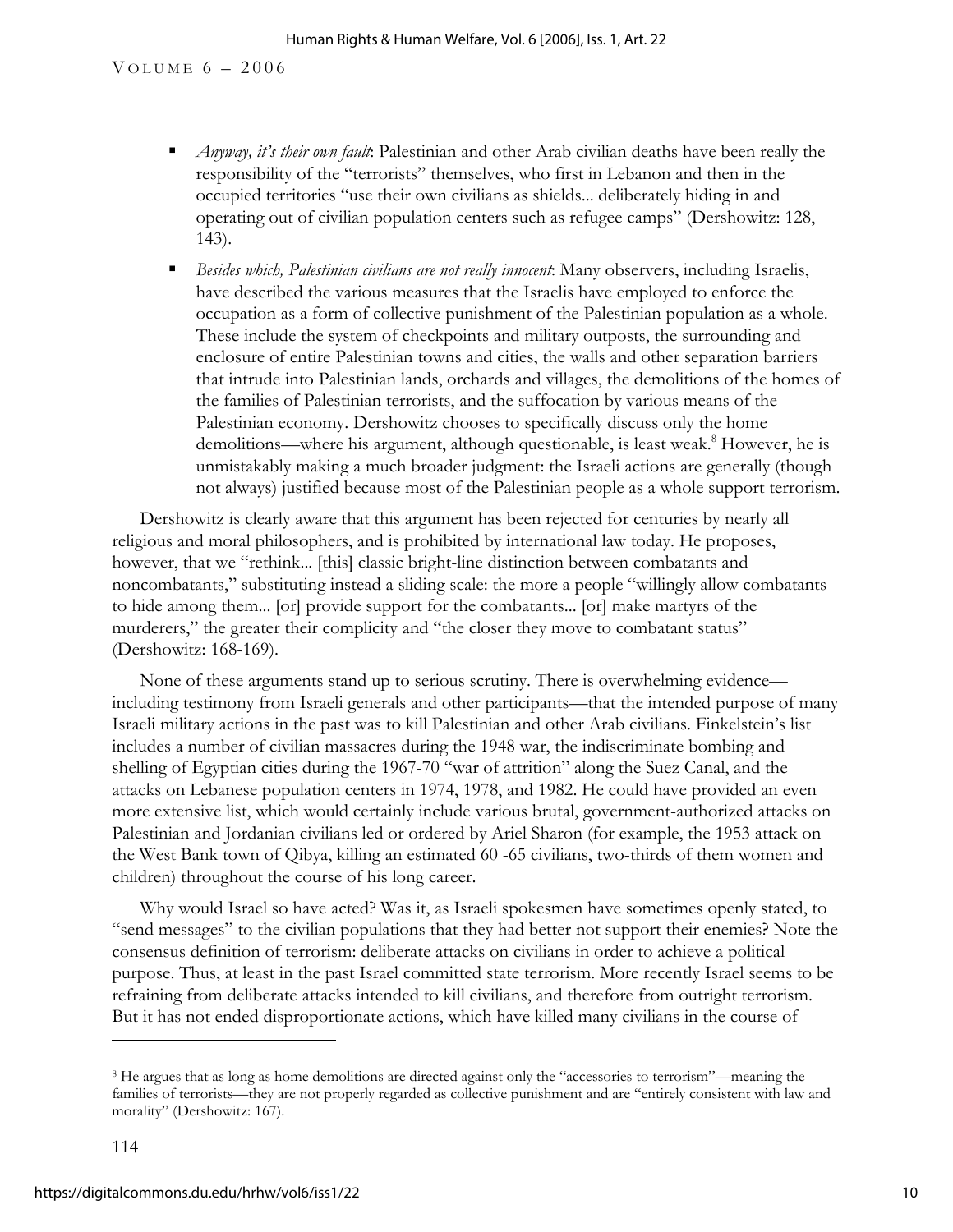attacks aimed at "military targets"—i.e., Palestinian leaders and militants. These include the 1982 bombing of a Beirut apartment house, killing dozens of Lebanese civilians, because it was thought that Arafat was in it; the 1996 air and artillery attack on Lebanese Hezbollah forces thought to be in a Palestinian refugee village, killing over a hundred civilians; the 2002 missile attack on a Gaza apartment house containing a wanted Palestinian militant, which also killed thirteen Palestinian civilians, mostly women and children, and others. None of these actions were justifiable, in the first instance because their purpose (suppressing the Hezbollah and Palestinian uprisings against Israeli occupation)<sup>9</sup> was unjust, and secondly because even if their purpose had been just they killed and wounded far too many innocents to be absolved by the principles of double effect and proportionality.

Secondly, it is misleading to say that Palestinian "terrorists" (in quotes, because while some acts of violence are aimed at civilians, others are attacks on Israeli soldiers in their capacity as occupiers) "hide" among the civilian population or use them as "shields." Terrorists typically develop organically out of the general population and continue to live among them. And the Palestinian terrorists often come from breeding grounds of misery, poverty and rage, like the refugee camps which is precisely where the effects of Israel's treatment of the Palestinians since 1948 are most severely felt.

Third, the perils of excusing attacks on civilians on the grounds they support or are otherwise "complicit" in the actions of their militants are self-evident. Should this argument be widely accepted, the most crucial constraint on warfare would go out the window, and the consequence would be barbarism far greater than that inherent in warfare itself. Beyond that, Dershowitz fails to acknowledge that his argument would also justify Palestinian terrorism against Israeli civilians indeed, that is precisely the argument made by the terrorists—since the majority of Israelis support, actively or passively, the continuing occupation and repression of the Palestinian people.

#### **Torture**

According to Dershowitz, Israel does not torture Palestinian prisoners. To be sure, he concedes, before 1999 Israel "did sometimes employ physical measures similar to those now being used by U.S. authorities against suspected terrorists", meaning sleep deprivation, stress positions, loud music, and the like (Dershowitz: 134-35). However, in 1999 the Israeli Supreme Court "decided that not only is torture absolutely prohibited but even the types of physical pressure currently being used by the United States...even in cases in which pressure is used...to elicit information that could prevent an imminent terrorist attack" (Dershowitz: 134-35). Thus, Dershowitz claims, Israel's record on torture can be defended not merely on relative grounds (its record "is far better than that of any other Middle Eastern or any Muslim nation, and better than that of most democracies, including the United States, France, and Germany" (Dershowitz: 135)—but on the merits as well.

Even if Dershowitz's assertions about Israel's comparative record were persuasive, it would not follow that its record was actually good. He is wrong on at least three counts. First, citing the

-

<sup>9</sup> By the l980s, Arafat and most of his followers had effectively given up their initial goal of regaining all of Palestine meaning the destruction of Israel—in favor of gaining an independent state in the West Bank and Gaza. Recently, of course, with the rise of Hamas and Islamic Jihad, the matter has become more complex and ambiguous.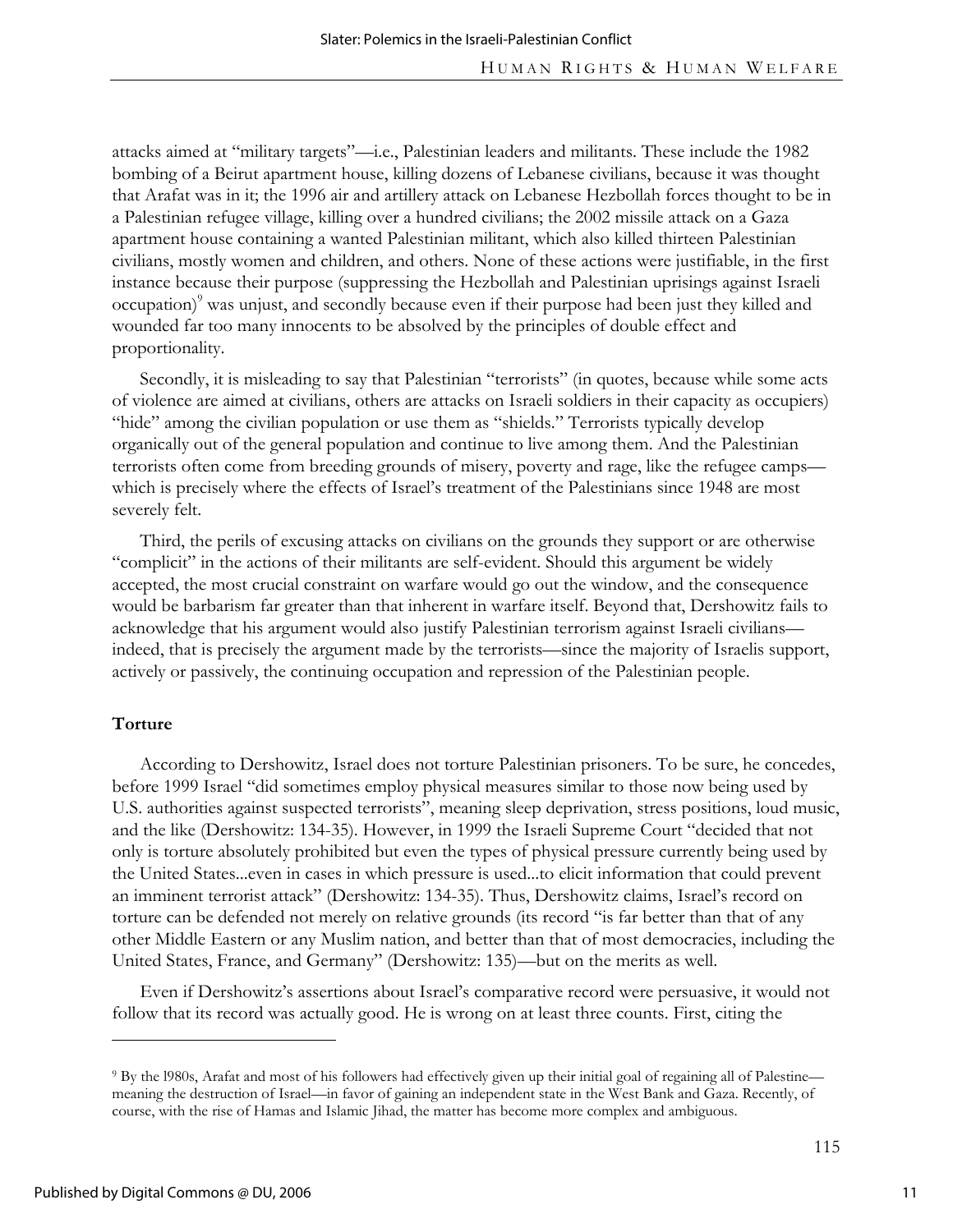VOLUME  $6 - 2006$ 

detailed investigations of international and Israeli human rights organizations, Finkelstein effectively demonstrates that before 1999 Israel regularly (not "sometimes") coerced Palestinian prisoners, not merely with "physical measures" short of torture, but with routine beatings and other forms of systematic torture—and not merely to gain information to prevent attacks but also as punishment (Finkelstein: 142-167).<sup>10</sup>

Moreover, contrary to Dershowitz's claim, the 1999 Supreme Court decision did not absolutely ban physical coercion but left two loopholes. First, if it could be proved that coercion was necessary to gain information in cases of "ticking bombs" —imminent attacks—the interrogators would not necessarily have to be prosecuted, let alone convicted, of violating the law. Second, despite the Supreme Court ruling, the Israeli government was still free to legalize coercion. As the Court put it: "If the state wishes to enable GSS [ General Security Service, commonly known as the Shin Bet] investigators to utilize physical means in interrogations, it must seek the enactment of legislation for this purpose."<sup>11</sup>

Dershowitz is full of admiration for the Israeli judicial system, especially the Supreme Court, which he calls "among the finest in the world," and one which "has played a far greater role in controlling the Israeli military than any court in history has ever played in the conduct of military affairs" (Dershowitz: 183). By contrast, however (as Finkelstein points out), a number of investigations of human rights organizations as well as reports in the Israeli media have demonstrated that both coercion and even sometimes outright torture of Palestinian prisoners is still continuing—without effective action by the Supreme Court, which has consistently refused to hear cases charging physical abuse and torture, whether brought by the Palestinian victims or Israeli human rights organizations.<sup>12</sup>

Thus, the Supreme Court has abdicated its responsibility even to ensure that its own rulings are enforced by the government, let alone to consider the entire range of illegal Israeli government actions against the Palestinians. David Kretzmer, the chaired professor of international law at the Hebrew University of Jerusalem, in the most authoritative work on the Supreme Court's role in the Israeli occupation, argues that the Court has been "blatantly government-minded" and has even "occasionally conceded that courts are state institutions whose primary duty is to protect the state against its enemies"(Kretzmer 2002: 192). Kretzmer concludes that the Court, although strongly "rights-minded" when it comes to Israelis, with regard to the Palestinians has functioned primarily (although not exclusively) to legitimize rather than to constrain the government's policies and actions in the occupied territories, where it "has rationalized virtually all controversial actions of the Israeli authorities, especially those most problematic under principles of international humanitarian law" (Kretzmer 2002:: 3 ).

<sup>10</sup> See especially Finkelstein's citations from the annual reports of Amnesty International from 1991-1999 and special

reports by Human Rights Watch and B'Tselem.<br><sup>11</sup> In fact, in 2000 such legislation was initially introduced, although it was later dropped when the Shin Bet rescinded its request for legalized authority to coerce, because of concerns over Israel's international image.

<sup>12</sup> For example, see *Ha'aretz* news stories of 15 April 2002, 18 August 2003 and 19 August 2004, all of which report the findings of B'tselem and their own investigative journalists on the continuing use of torture or coercion, together with the refusal of the Israeli courts to stop them.